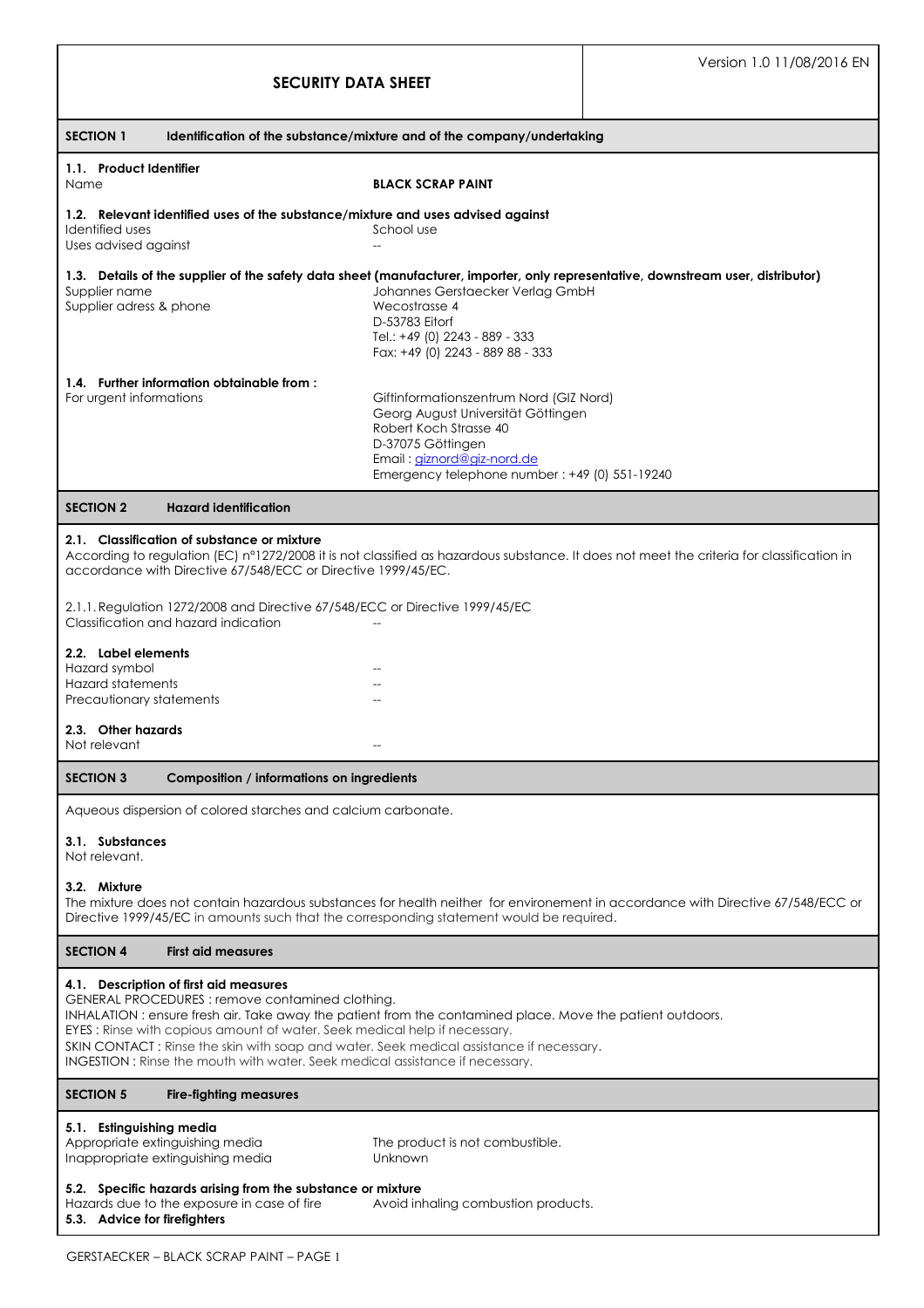# **SECURITY DATA SHEET**

General informations Cool bowls by means of water jets to avoid the decomposition of the product and the release of dangerous substances for the health. Watch to make use always of a complete fire-guard protection equipment. Get back waters of extinction which should not be cross-posted in sewers. Eliminate the contaminated water used for the extinction and the residues of the fire in the respect for existing standards.

#### **Equipments**

Normal clothes of fight(wrestling) against the fire(light), the autonomous respirator with compressed air with opened circuit ( EN137), combination(overall) flash eliminators ( EN469), gloves flash eliminators ( EN659) and boots of fire brigades (HO A29 or A30).

## **SECTION 6 Accidental release measures**

#### **6.1. Personal precautions**

Avoid contact with skin and eyes. Wear waterproof gloves and appropriate safety glasses.

#### **6.2. Environmental precautions**

Do not allow to enter into soil/subsoil. Do not allow to enter into surface water or drains. Retain contaminated washing water and dispose it.

## **6.3. Methods et material for containment and cleaning up.**

In case of dispersal, absorb the product with some sand, earth, some sawdust and sweep. Use containers of adequate rejections. Eliminate the rests with water and cleaner.

## **SECTION 7 Handling and storage**

## **7.1. Precautions for safe handling**

Use clothes and protection equipment recommended. Treat the product by respecting the measures of hygiene. Avoid the contact with the skin and the eyes. Aerate premises during the manipulation and the use, particularly in the stuffy spaces where big quantities are used.

#### **7.2. Conditions for safe storage, including any incompatibilities**

Protect from frost. Store in a fresh and dry place (between 5 and 25 °C). The frost affects the physical properties and can damage the product. Don't leave under the direct rays of the sun (behind a window) or near a source of heat.

## **SECTION 8 Exposure controls / personal protection**

#### **8.1. Personal protection**

Protection of the skin : apron or protective working cloth in case of spatters or in case of contact repeated with the product. Measures of hygiene : wash hands after manipulation of the product. Treat by following good hygienic practice and conditions of safety.

## **SECTION 9 Physical and chemical properties**

#### **9.1. Informations on basic physical and chemical properties.**

|            | . . |           |
|------------|-----|-----------|
| Appearence |     | pasty     |
| Colour     |     | black     |
| Odour      |     | odourless |
|            |     |           |

#### **SECTION 10 Stability and reactivity**

## **10.1. Reactivity**

Stable under normal conditions.

## **10.2. Chemical stability**

Stable under normal conditions of use and storage.

## **10.3. Possibility of hazardous reactions**

Stable under normal conditions.

## **SECTION 11 Toxicological informations**

## **11.1. Informations on toxicological effects**

In the lack of experimental toxicological data on the product, the possible dangers of the product for the health were estimated on the basis of the properties of contained substances. To date, was highlighted no toxicological effect of this product.

## **SECTION 12 Ecological informations**

#### **12.1. Toxicity**

Not dangerous for the environment. The product is miscible with water.

## **SECTION 13 Disposal considerations**